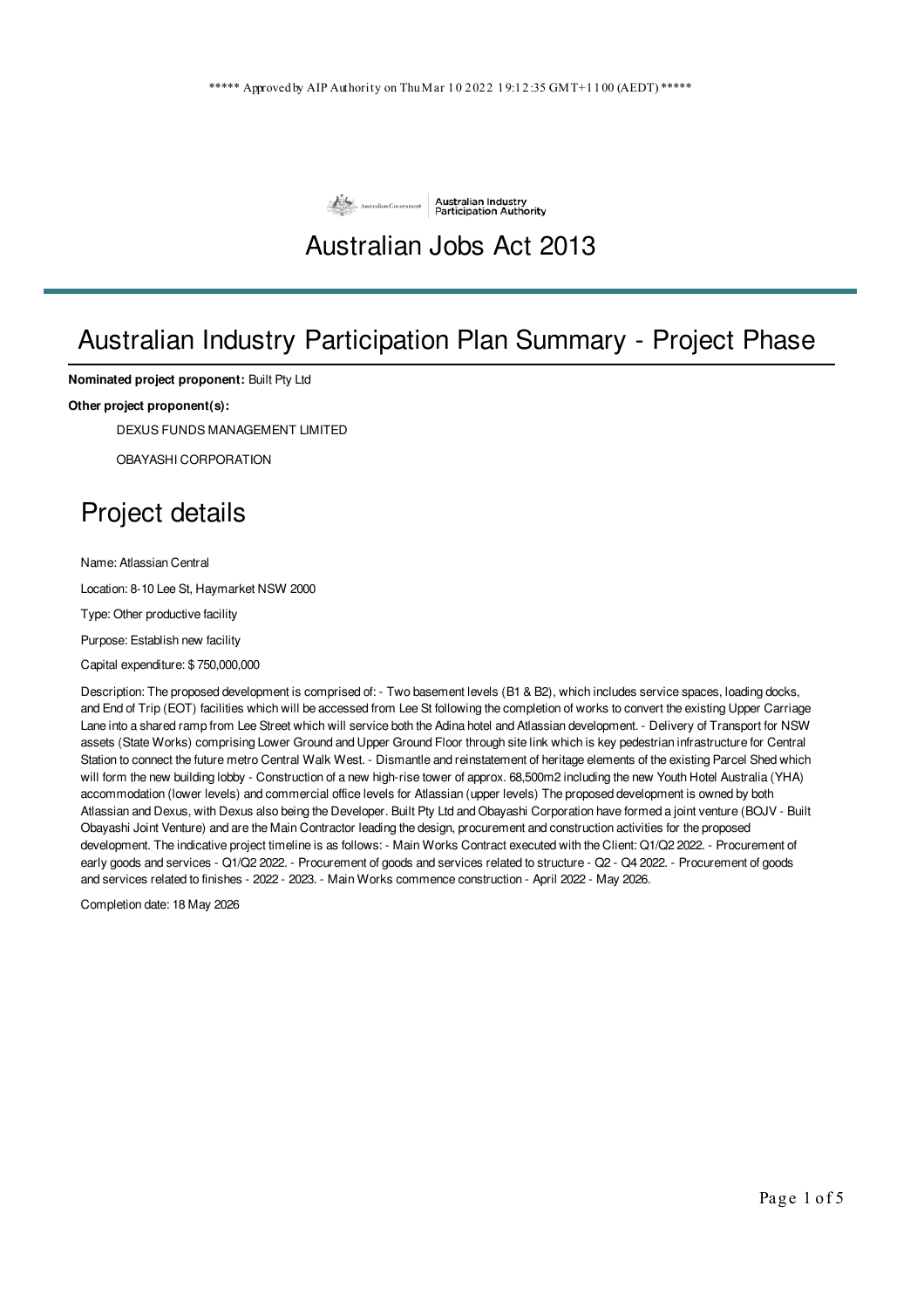# Key goods and services

Indicative list of key goods and services to be acquired for the project:

| Key goods and services                    | <b>Opportunities for</b><br>Australian entities <sup>*</sup> | <b>Opportunities for</b><br>non-Australian<br>entities | <b>Explanation for no opportunities for Australian</b><br>entities |
|-------------------------------------------|--------------------------------------------------------------|--------------------------------------------------------|--------------------------------------------------------------------|
| Masonry                                   | Yes                                                          | Yes                                                    |                                                                    |
| <b>Building Maintenance Unit</b><br>(BMU) | Yes                                                          | Yes                                                    |                                                                    |
| Doors and Door Hardware                   | Yes                                                          | Yes                                                    |                                                                    |
| Stonework and Tiling                      | Yes                                                          | Yes                                                    |                                                                    |
| Painting                                  | Yes                                                          | Yes                                                    |                                                                    |
| Waterproofing and Tanking                 | Yes                                                          | Yes                                                    |                                                                    |
| Landscaping                               | Yes                                                          | Yes                                                    |                                                                    |
| Plant & Equipment Hire                    | Yes                                                          | Yes                                                    |                                                                    |
| <b>Balustrades</b>                        | Yes                                                          | Yes                                                    |                                                                    |
| Timber Flooring                           | Yes                                                          | Yes                                                    |                                                                    |
| Render                                    | Yes                                                          | Yes                                                    |                                                                    |
| <b>Access Flooring</b>                    | Yes                                                          | Yes                                                    |                                                                    |
| Plasterboard                              | Yes                                                          | Yes                                                    |                                                                    |
| Scaffolding                               | Yes                                                          | Yes                                                    |                                                                    |
| Formwork                                  | Yes                                                          | Yes                                                    |                                                                    |
| <b>Structural Steel</b>                   | Yes                                                          | Yes                                                    |                                                                    |
| Concrete Structure                        | Yes                                                          | Yes                                                    |                                                                    |
| Formwork                                  | Yes                                                          | Yes                                                    |                                                                    |
| Hoists                                    | Yes                                                          | Yes                                                    |                                                                    |
| Civil Works                               | Yes                                                          | Yes                                                    |                                                                    |
| Demolition                                | Yes                                                          | Yes                                                    |                                                                    |
| Services                                  | Yes                                                          | Yes                                                    |                                                                    |
| Facade                                    | Yes                                                          | Yes                                                    |                                                                    |

 $\hat{}$ An Australian entity is an entity with an ABN or ACN

Project standards:

Australian International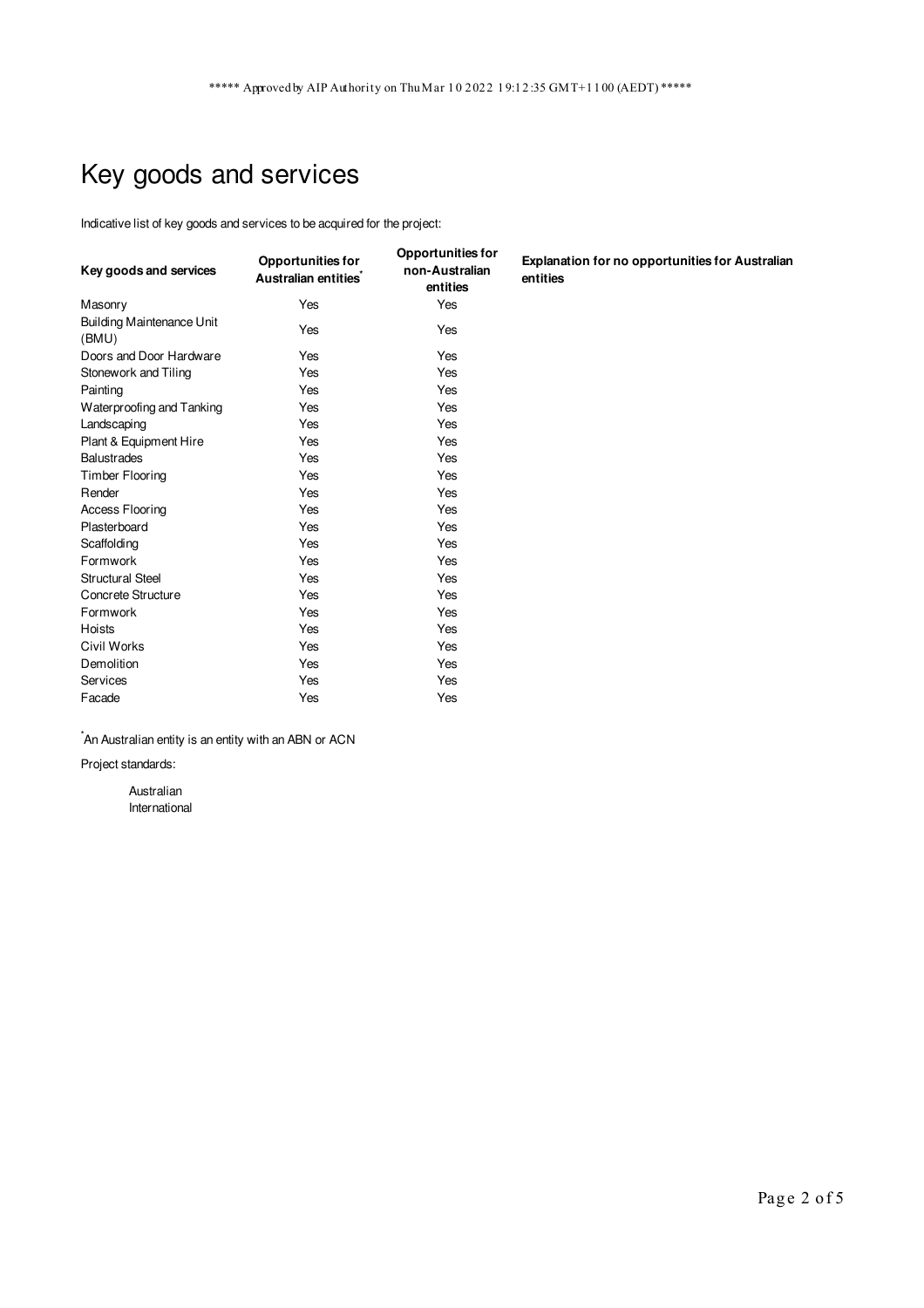### Supplier information and communication

Project proponent's contact person for supplier enquiries:

| Contact person name Damian Tesoriero                   |                                            |  |
|--------------------------------------------------------|--------------------------------------------|--|
| <b>Contact person position</b> Contracts Administrator |                                            |  |
| <b>Phone number</b> 0487432547                         |                                            |  |
|                                                        | <b>E-mail</b> damiantesoriero@built.com.au |  |

Project proponent website: https://www.atlassiancentral.com.au/

Project opportunities website: ICN Gateway Portal - https://gateway.icn.org.au/.

Supplier engagement and communication actions :

Engage with vendor identification agencies on project opportunities and bid processes Conduct supplier information briefings on project opportunities and bid processes Develop and distribute a supplier information guide for the project Directly contact suppliers with information on project opportunities and bid processes

#### Building Australian industry capability

Supplier capability development actions:

Recommend suppliers undertake training and/or accreditation Provide market intelligence to suppliers

Global supply chain integration actions:

Facilitate strategic partnering and joint ventures between Australian and international suppliers Provide references for high performing suppliers

Feedback process for unsuccessful bidders:

Built will provide feedback to unsuccessful suppliers and subcontractors throughout the procurement phases of the project. This will include feedback on why suppliers and subcontractors have failed to proceed past the pre-qualification phase and include feedback to unsuccessful bidders with recommendations on how they can improve in future submissions. This feedback will include recommendations of relevant training, skills and capability development. Feedback will be given via email or oral form. If oral feedback is given, this will be documented for reporting obligations.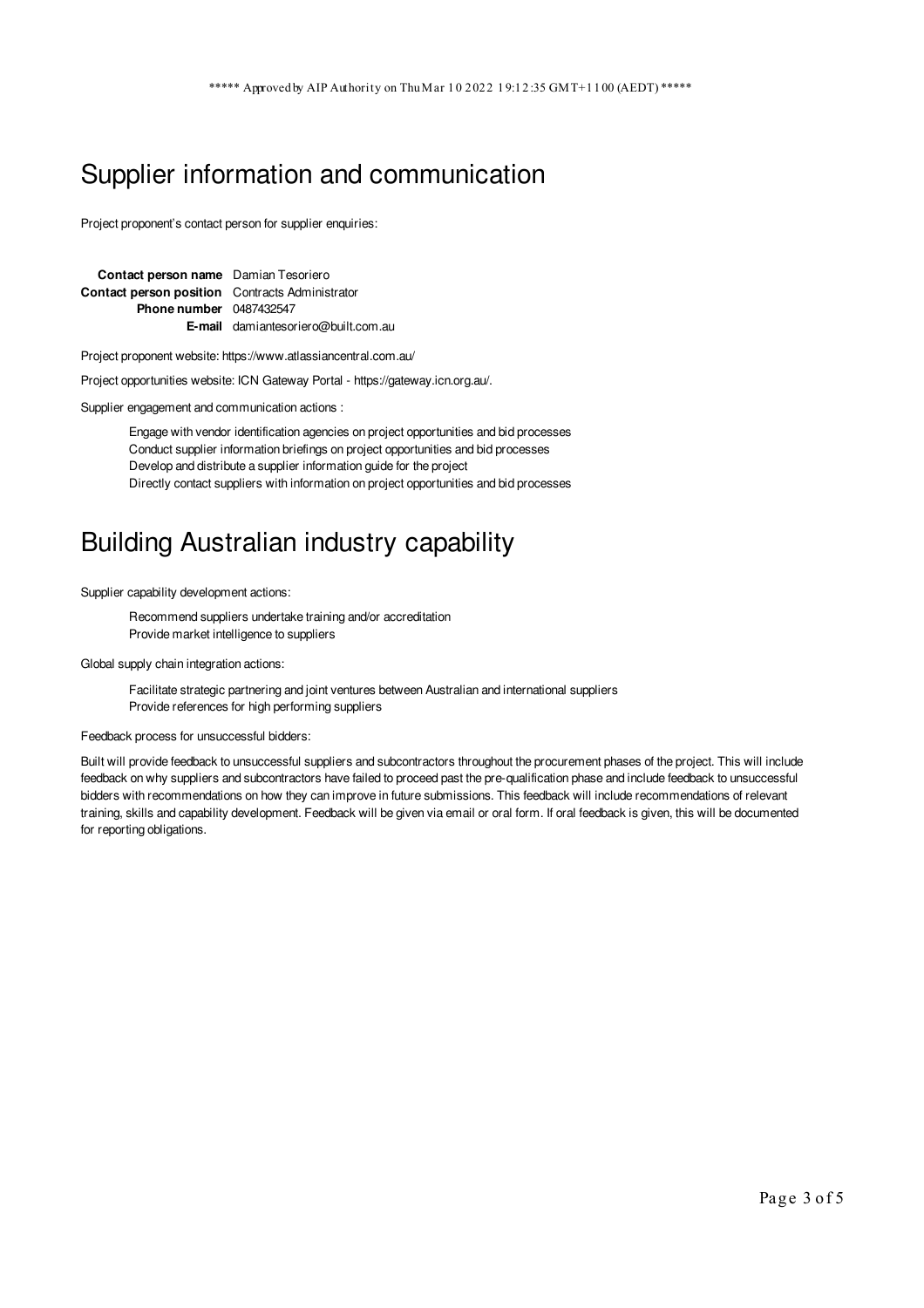#### Australian Industry Participation Plan Summary - Operations Phase

**Nominated facility operator:** DEXUS FUNDS MANAGEMENT LIMITED

## Facility details

Name: Atlassian Central Location: 8-10 Lee St, Haymarket NSW 2000

Type: Other productive facility

# Key goods and services

Indicative list of key goods and services to be acquired for the new facility:

| Key goods and<br>services   | <b>Opportunities for</b><br>Australian entities <sup>*</sup> | <b>Opportunities for</b><br>non-Australian<br>entities |
|-----------------------------|--------------------------------------------------------------|--------------------------------------------------------|
| <b>Cleaning Services</b>    | Yes                                                          | Yes                                                    |
| Retail                      | Yes                                                          | Yes                                                    |
| <b>Building Maintenance</b> | Yes                                                          | Yes                                                    |

\*An Australian entity is an entity with an ABN or ACN

Facility standards:

Australian International

# Supplier information and communication

Facility operator's contact person for supplier enquiries:

**Contact person name** Steve Colomb **Contact person position** Development Manager **Phone number** 0420944614 **E-mail** steve.colomb@dexus.com

Facility operator website: https://www.atlassiancentral.com.au

Facility opportunities website: https://www.atlassiancentral.com.au

Supplier engagement and communication actions :

Conduct supplier information briefings on project opportunities and bid processes Issue media releases or ASX announcements on project developments and opportunities Develop and distribute a supplier information guide for the project Directly contact suppliers with information on project opportunities and bid processes

**Explanation for no opportunities for Australian entities**